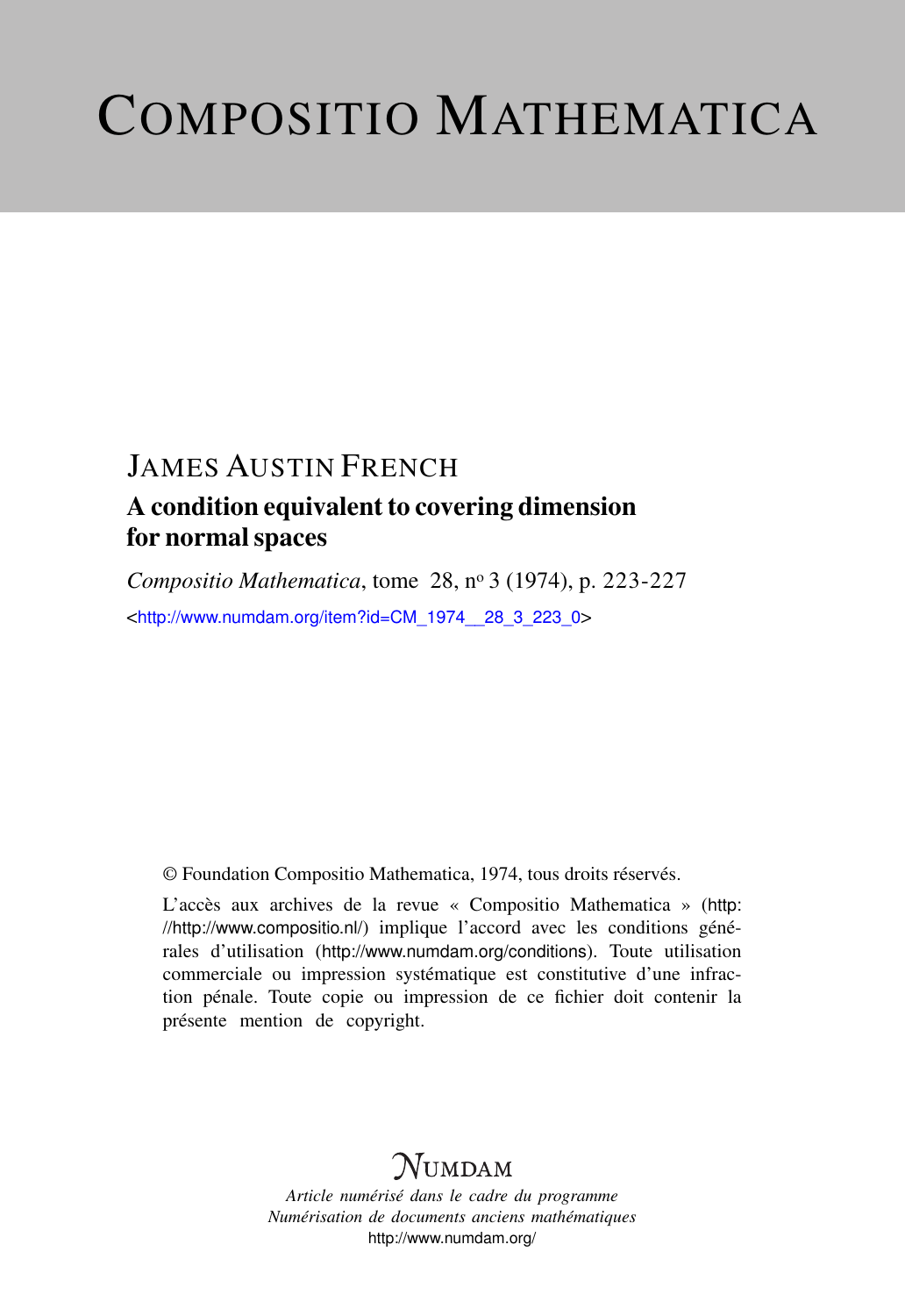### A CONDITION EQUIVALENT TO COVERING DIMENSION FOR NORMAL SPACES

#### James Austin French 1

In this paper a concept called boundary covering dimension is defined. Boundary covering dimension is proven to be equivalent to covering dimension for normal spaces. Also included is a definition of complete boundary covering dimension. Complete boundary covering dimension is proven to be equivalent to complete covering dimension for paracompact  $T_2$ -spaces (complete covering dimension is equivalent to covering dimension for paracompact  $T_2$ -spaces).

NOTATIONS: If X is a space and  $V \subset X$ , then  $B(V)$  denotes the boundary of V. If X is a space,  $M \subset X$ , and  $H \subset M$ , then  $B(M, H)$  denotes the boundary in the subspace M of H.

DEFINITIONS: The collection  $G$  of subsets of the space  $X$  is *discrete* means every point of  $X$  is contained in an open set that intersects at most one element of G.

Covering dimension is denoted by dim. dim  $X \leq n$  means if G is a finite open cover of X, then there exists an open cover  $R$  of  $X$  such that R refines G and ord  $R \le n+1$ .

Boundary covering dimension is denoted by bcd. For  $n \geq 1$ , bcd  $X \leq n$ means if H is a closed set, W is an open set,  $H \subset W$ , and G is a finite open cover of X, then there are an open set V and discrete collections  $G_1, G_2$ ,  $\cdots$ ,  $G_n$  of closed sets such that  $H \subset V \subset W$ ,  $\bigcup_{j=1}^{n} G_j$  refines G, and cover of X, then there are an open set V and discrete collections  $G_1$ ,  $G_2$ ,<br>  $\cdots$ ,  $G_n$  of closed sets such that  $H \subset V \subset W$ ,  $\bigcup_{j=1}^n G_j$  refines G, and  $B(V) = \bigcup (\bigcup_{j=1}^n G_j)$ . Now bcd  $X = n$  means bcd  $X \leq n$  and bc  $n-1$ .

Complete covering dimension is denoted by complete dim. Complete  $\dim X \le n$  means if G is an open cover of X, then there exists an open cover R of X such that R refines G and ord  $R \le n+1$ .

Complete boundary covering dimension is denoted by complete bcd. For  $n \geq 1$ , complete bcd  $X \leq n$  means if H is a closed set, W is an open set,  $H \subset W$ , and G is an open cover of X, then there exist an open set V and discrete collections  $G_1, G_2, \dots, G_n$  of closed sets such that  $H \subset V \subset$  $W_i$ ,  $\bigcup_{j=1}^n G_j$  refines G, and  $B(V) = \bigcup_{j=1}^n G_j$ .

 $<sup>1</sup>$  The work for that paper was done while the author was on a Cottrell College Science</sup> Grant for Research Corporation.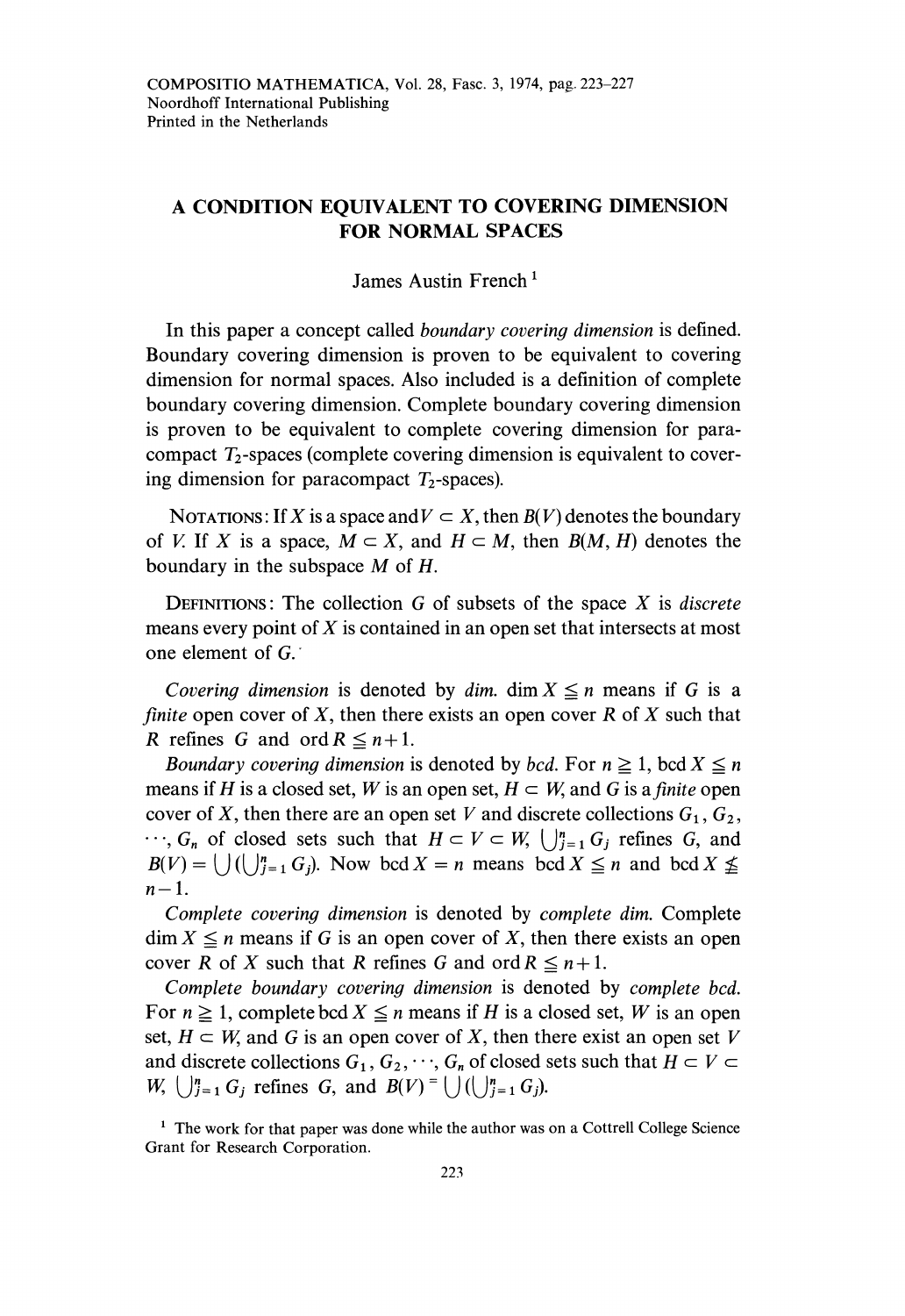REMARK: What is meant by bcd  $X \leq 0$ ? Let us note that the definition for bcd can be written another way. bcd  $X \leq n$  means if H is a closed set, W is an open set,  $H \subset W$ , and G is a finite open cover of X, then there are an open set  $V$  and a collection  $T$  of at most n elements such that  $H \subset V \subset W$ , each element of T is a discrete collection of closed sets,  $\Box$  T refines G, and  $B(V) = \Box$   $(\Box$  T). So when  $n = 0$ ,  $T = \phi$  and  $B(V) = \phi$ . Thus, bcd  $X \leq 0$  means Ind  $X \leq 0$ . In our proofs we will not be considering the case where  $n = 0$  since it will be evident what the proof would be for  $n = 0$ .

LEMMA 1: If X is a topological space, bcd  $X \le n$ , and M is a closed subset of X, then bcd  $M \le n$ . (The proof is straight-forward and will not be given.)

LEMMA 2: If X is a topological space and bcd  $X \le n$ , then if H is a closed set, W is an open set,  $H \subset W$ , and G is a finite open cover of X, then there are an open set V and finite discrete collections  $G_1, G_2, \dots, G_n$  of closed sets such that  $H \subset V \subset W$ ,  $\bigcup_{i=1}^n G_i$  refines G, and  $B(V) = \bigcup_{i=1}^n (U_i)_{i=1}^n G_i$ . (The proof is straight-forward and will not be given.)

**LEMMA** 3: If each of  $G_1, G_2, \dots, G_n$  is a finite open cover of the topological space  $X$ , then there is a finite open cover  $G$  of  $X$  such that for every  $i \in \{1, \dots, n\}$ , G refines  $G_i$ .

**PROOF:** For every  $p \in X$ , let  $T(p) = \{g | \exists i \in \{1, \dots, n\}$  such that  $g \in G_i$ and  $p \in g$ . Let  $G = \{ \bigcap T(p) | p \in X \}$ . G is a finite open cover of X such that for every  $i \in \{1, \dots, n\}$ . G refines  $G_i$ .

LEMMA 4: If X is a paracompact  $T_2$ -space,  $M \subset X$ , M is closed, n is a positive integer, G is a collection of open sets of X covering M, and no point of M belongs to  $n+1$  elements of G, then there exist discrete collections  $G_1, G_2, \dots, G_n$  of closed sets such that  $\bigcup_{j=1}^n G_j$  refines G and  $\bigcup \bigcup_{j=1}^n G_j$  $=$   $M$ .

**PROOF:** Since every paracompact  $T_2$ -space is collectionwise normal, Theorem 2 of [1] can be applied to prove the Lemma.

**LEMMA 5:** If X is a normal topological space,  $M \subset X$ , M is closed, n is a positive integer, G is a finite collection of open sets of  $X$  covering  $M$ , and no point of M belongs to  $n+1$  elements of, then there exist discrete collections  $G_1, G_2, \dots, G_n$  of closed sets such that  $\bigcup_{j=1}^n G_j$  refines G and  $\bigcup \big( \bigcup_{i=1}^n G_i \big) = M.$ 

PROOF : The proof is similar to the proofs of Theorem 1 and Theorem 2 of [1]. Only normality is needed instead of collectionwise normality since the open cover  $G$  is finite.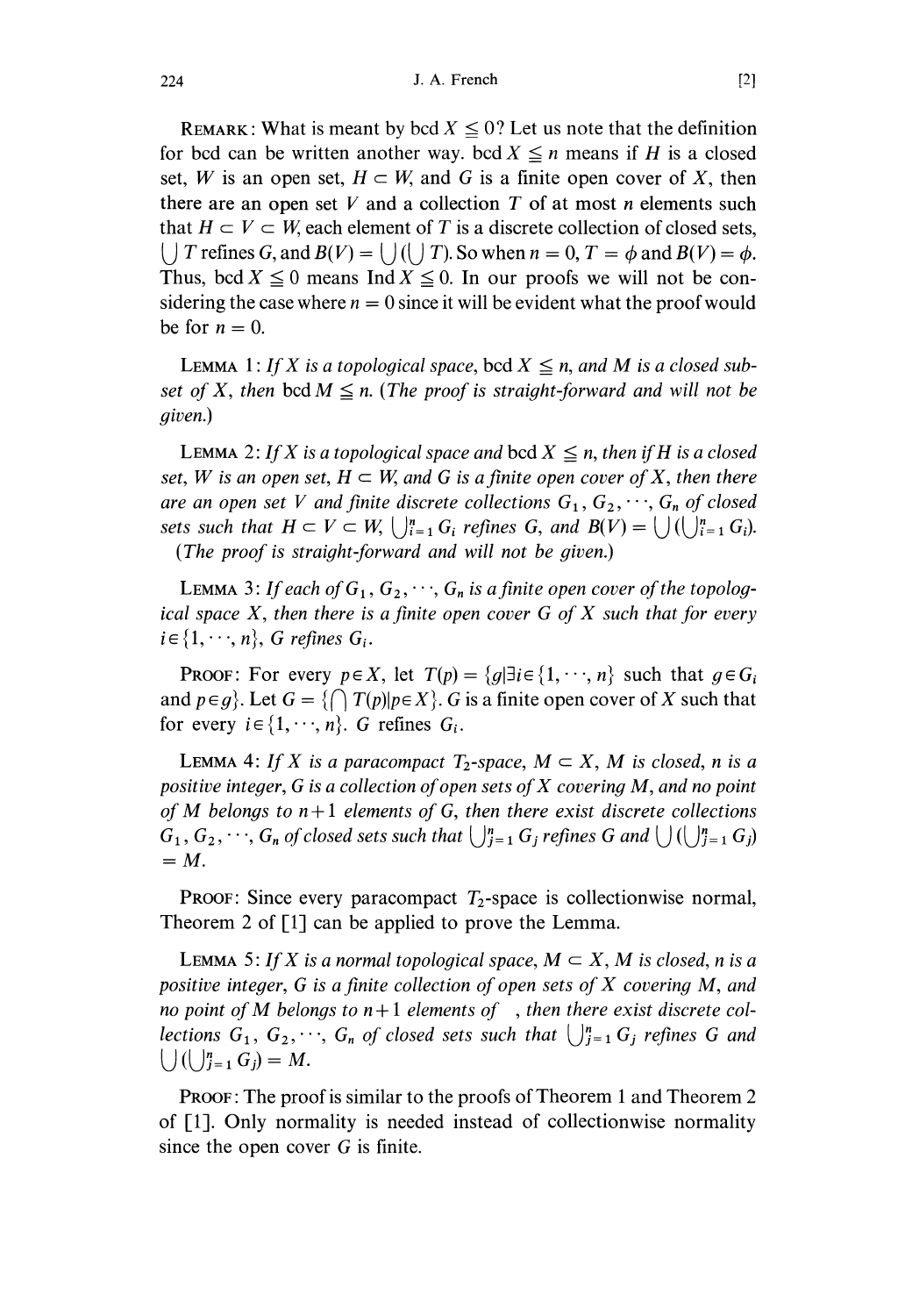THEOREM 1: If X is a normal topological space, then bcd  $X = \dim X$ .

PROOF :

Part I: Show dim  $X \leq \text{bcd } X$ . Assume n is a positive integer and bcd  $X \le n$ . Assume G is a finite open cover of X. Let  $G = \{g_1, \dots, g_m\}$ . Let  $H_1 = g_1 - (\bigcup_{j=2}^m g_j) = X - \bigcup_{j=2}^m g_j$ . Now  $g_1$  is an open set containing the closed set  $H_1$ . Since bcd  $X \leq n$ , by Lemma 2, there exist an open set  $V_1$ , and finite discrete collections  $L_1, L_2, \dots, L_n$  of closed sets such that  $H_1 \subset V_1 \subset g_1$ ,  $\bigcup_{i=1}^n L_i$  refines G, and  $B(V_1) = \bigcup_{i=1}^n L_i$ . For every  $j \in \{1, \dots, n\}$ , let  $S(1, j) = L_j$ . Let  $X_1 = X$ .

Assume k is a positive integer such that  $1 \le k \le m$  and for every

 $i \in \{1, \dots, k\},$ <br>(a)  $X_i = X - \bigcup_{j=1}^{i-1} V_j = X_{i-1} - V_{i-1}$ (b)  $H_i = X_i - \tilde{\bigcup}_{i=i+1}^{m} g_i$ 

(c)  $H_i \subset V_i \subset g_i$ ,  $V_i \subset X_i$ ,  $V_i$  open in  $X_i$  (Hence  $X_i$  and  $H_i$  are closed in  $X$ )

(d)  $\forall j \in \{1, \dots, n\}$ ,  $S(i, j)$  is a finite discrete collection of closed sets and

S(*i*, *j*) refines G, and<br>
(e)  $\bigcup \big(\bigcup_{j=1}^{n} S(i, j)\big) = \bigcup_{i=1}^{i} B(X_i, V_i).$ 

Now let  $X_{k+1} = X - \bigcup_{j=1}^{k} V_k = X_k - V_k$  and let  $H_{k+1} = X_{k+1} - \bigcup_{j=k+2}^{m} g_j$ 

Now  $H_{k+1} \subset g_{k+1}$ . For every  $j \in \{1, \dots, n\}$ , let  $E_i = \{e(j, w) | w \in S(k, j)\}\$ and  $F_i = \{f(j, w) | w \in S(k, j)\}\)$  be finite discrete collections of open sets such that  $F_j$  refines G,  $\forall w \in S(k, j)$   $w \subset e(j, w) \subset \overline{e(j, w)} \subset f(j, w)$  and  $f(j, w)$  intersects only one element of  $S(k, j)$ , and let  $T_i = \{f(j, w) \cap X_{k+1} | j \in I \}$  $w \in S(k, j)$   $\cup$   $\{ [g-(\sqrt{E_j})] \cap X_{k+1} | g \in G \}$ . By Lemma 3, there is a finite cover T of  $X_{k+1}$  such that each element of T is open in  $X_{k+1}$ , and for every  $j \in \{1, \dots, n\}$ , T refines  $T_j$ . By Lemma 1, bcd  $X_{k+1} \leq n$  so by Lemma 2 there exist a set  $V_{k+1}$ , open in  $X_{k+1}$ , and finite discrete collections  $G_1, G_2, \dots, G_n$  of closed sets such that  $H_{k+1} \subset V_{k+1} \subset g_{k+1}, \cup_{j=1}^n G_j$ refines T, and  $B(X_{k+1}, V_{k+1}) = \bigcup (\bigcup_{j=1}^{n} G_j)$ .  $\forall j \in \{1, \dots, n\}$ ,  $\forall w \in S(k, j)$ , let  $b(j, w) = \{w\} \cup \{h | h \in G_j \text{ and } h \subset f(j, w)\}\$ .  $\forall j \in \{1, \dots, n\}$ , let  $M_j =$  ${h|h \in G_j \text{ and } \forall w \in S(k, j), h \notin b(j, w)}$  and let  $S(k + 1, j) = { |b(j, w)|}$  $w \in S(k, j) \cup M_j$ .  $\forall j \in \{1, \dots, n\}$ ,  $S(k+1, j)$  is a finite collection of closed sets and  $S(k+1, j)$  refines G.

Assume  $j \in \{1, \dots, n\}$ . It will now be shown that  $S(k+1, j)$  is discrete. Since  $S(k+1, j)$  is finite, we need only to show that no two elements of  $S(k+1, j)$  intersect. It should be clear that no two elements of  $M_j$  intersect and no two elements of  $\{ \bigcup b(j, w) | w \in S(k, j) \}$  intersect. Assume refines *T*, and  $B(X_{k+1}, V_{k+1}) = \bigcup (\bigcup_{j=1}^{n} G_j)$ .  $\forall j \in \{1, \dots, n\}$ ,  $\forall w \in S(k, j)$ ,<br>let  $b(j, w) = \{w\} \cup \{h | h \in G_j \text{ and } h \subset f(j, w)\}$ .  $\forall j \in \{1, \dots, n\}$ , let  $M_j =$ <br> $\{h | h \in G_j \text{ and } \forall w \in S(k, j), h \notin b(j, w)\}$  and let  $S(k+1, j) = \{\bigcup b(j, w) |$  $\exists w_0 \in S(k, j)$  and  $h_0 \in M_j$  such that  $\bigcup b(j, w_0)$  intersects  $h_0$ .

*Case* 1:  $\exists h_1 \in G_i$  such that  $h_1 \subset f(j, w_0)$  and  $h_1$  intersects  $h_0$ . Since no two elements of G<sub>j</sub> intersect,  $h_0=h_1$ .  $\forall w \in S(k, j)$ ,  $h_0 \notin b(j, w)$  since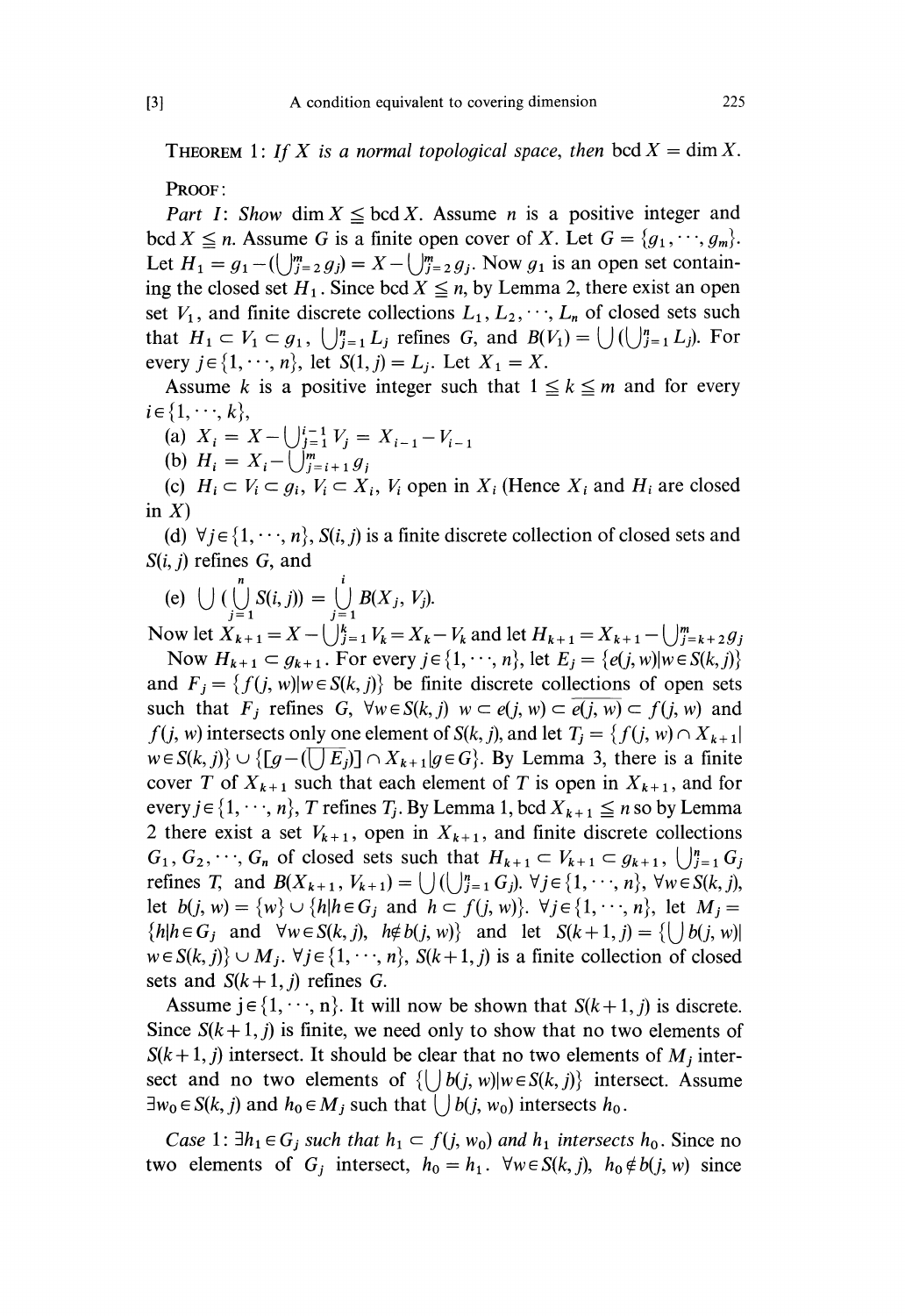$h_0 \in M_i$ . But  $h_0$ , which is  $h_1$ , is an element of  $b(i, w_0)$ . Contradiction.

Case 2:  $h_0$  intersects  $w_0$ . Since  $G_i$  refines T which refines  $T_i$ , there is an element  $g_0$  of  $T_i$  such that  $h_0 \subset g_0$ . Thus  $g_0$  intersects  $w_0$ , and  $w_0 \subset \prod E_i$ . No element of  $\{[g-(\overline{\bigcup E_j}]] \cap X_{k+1}| g \in G\}$  intersects  $\overline{\bigcup E_j}$  so  $g_0 \in \{f(j, w) \cap X_{k+1}| w \in S(k, j)\}$ . Thus  $\exists w_1 \in S(k, j)$  such that  $g_0 = f(j, w_1) \cap S(k, j)$  $X_{k+1}$ . This means  $h_0 \subset f(j, w_1)$ . So  $h_0 \in b(j, w_1)$ . Since  $h_0 \in M_j$ , we know that  $\forall w \in S(k, j)$ ,  $h_0 \notin b(j, w)$ . This means  $h_0 \notin b(j, w_1)$ , but  $h_0 \in b(j, w_1)$ . Contradiction. Therefore, no two elements of  $S(k+1, j)$  intersect.

It follows that  $\bigcup_{i=1}^n S(k+1, j)\big) = \bigcup_{i=1}^{k+1} B(X_i, V_i)$ . We have now completed our inductive definition. Thus each of  $S(m, 1)$ ,  $S(m, 2)$ , ...,  $S(m, n)$  is a finite discrete collection of closed sets that refines G.  $\forall j \in$  $\{1,\dots, n\}$ , let  $Z_i$  be a finite discrete collection of open sets such that  $S(m, j)$  refines  $Z_j$  and  $Z_j$  refines  $G$ .  $\forall i \in \{1, \dots, m\}$ , let  $V_i' = V_i - [\bigcup_{i \in I} ([j]_{i=1}^n Z_j)].$ Now  $\{V'_1, V'_2, \cdots, V'_m\}$  is a finite collection of mutually exclusive closed sets such that  $\forall i \in \{1, \dots, m\}, V'_i \subset g_i$ . Let  $Z_{n+1} = \{a_1, \dots, a_m\}$  be a finite discrete collection of open sets such that  $\forall i \in \{1, \dots, m\}, V'_i \subset a_i \subset g_i$ . Let  $Z = \bigcup_{j=1}^{n+1} Z_j$ . Z is an open cover of X such that Z refines G and ord  $Z \leq n+1$ . Thus dim  $X \leq n$ .

Part II: Show bcd  $X \le \dim X$ . Assume *n* is a positive integer and  $\dim X \le n$ . Assume H is a closed set, W is an open set  $H \subset W$ , and G is a finite open cover of X. Let F be a finite open cover of X such that  $F$ refines  $G$  and every element of  $F$  that intersects  $H$  is a subset of  $W$ . Let  $T = \{t_i | i = 1, \dots, k\}$  be a finite open cover of X such that T refines F, ord  $T \leq n+1$ , and if  $i \neq j$ , then  $t_i \neq t_j$ . Let  $R = \{r_i | i = 1, \dots, k\}$  be an open cover of X such that  $\forall i \in \{1, \dots, k\}$ ,  $r_i \subset t_i$ . Let  $V = \bigcup \{r_i | i \in \{1, \dots, k\} \}$ and  $r_i$  intersects H, Assume  $p \in B(V)$  and  $n+1$  elements of R contain p. There exist positive integers  $j_1 < j_2 < \cdots < j_{n+1} \leq k$  such that  $\forall i \in$  $\{1,\dots,n+1\}$ ,  $p \in r_{i_1}$ . Since R is finite,  $\exists j_{n+2} \in \{1,\dots,k\}$  such that  $p \in B(r_{j_{n+2}})$ .  $\forall i \in \{1, \dots, n+2\}$ ,  $p \in t_{j_i}$  since  $\overline{r_{j_i}} \subset t_{j_i}$ . Thus,  $n+2$  elements of T contain p, which is a contradiction. Therefore no point of  $B(V)$  is contained by  $n+1$  elements of R. By Lemma 5, there exist discrete collections  $G_1, G_2, \dots, G_n$  of closed sets such that  $\bigcup_{j=1}^n G_j$  refines G and  $B(V) = \bigcup_{i=1}^n G_i$ . So bcd  $X \leq n$ .

THEOREM 2: If X is a paracompact  $T_2$ -space, then bcd  $X = \dim X =$ complete bcd  $X =$  complete dim X.

**PROOF:** Assume X is a paracompact  $T_2$ -space. Theorem II.6 page 22 of [2] makes it clear dim  $X =$  complete dim X, Theorem 1 gives us  $\text{bcd } X = \dim X$ . It is trivial that  $\text{bcd } X \leq \text{complete } \text{bcd } X$ . It will now be shown that complete bcd  $X \leq$  bcd X. Assume *n* is positive integer and bcd  $X \leq n$ . Thus dim  $X \leq n$ , and hence complete dim  $X \leq n$ .